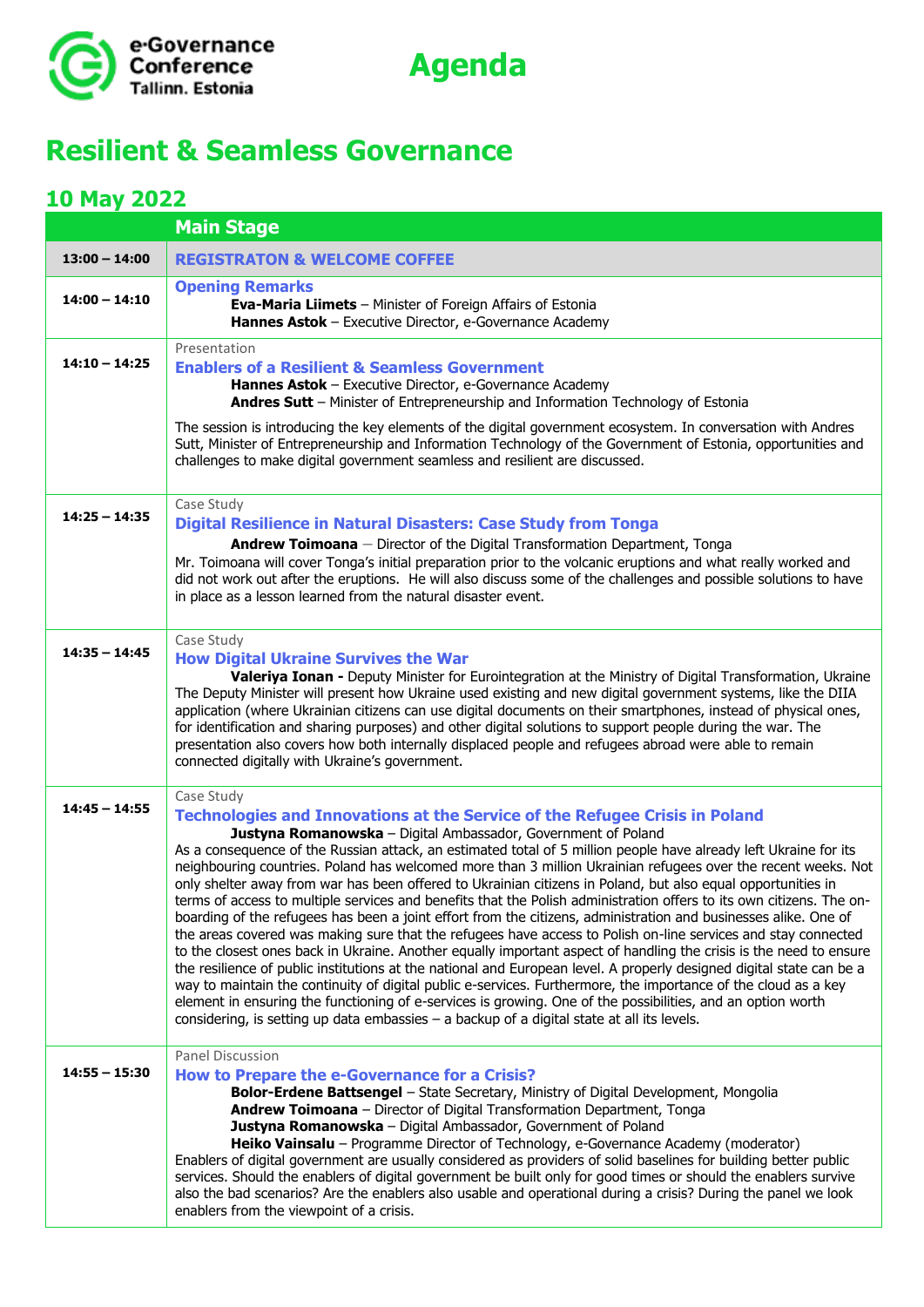| $15:30 - 16:00$ | <b>EXPO ON-SITE &amp; ONLINE / NETWORKING</b>                                                                                                                                                                                                                                                                                                                                                                                                                                                                                                                                                                                                                                                                                                                                                                                                                                                                                                                                                                                                                                                                             |  |  |
|-----------------|---------------------------------------------------------------------------------------------------------------------------------------------------------------------------------------------------------------------------------------------------------------------------------------------------------------------------------------------------------------------------------------------------------------------------------------------------------------------------------------------------------------------------------------------------------------------------------------------------------------------------------------------------------------------------------------------------------------------------------------------------------------------------------------------------------------------------------------------------------------------------------------------------------------------------------------------------------------------------------------------------------------------------------------------------------------------------------------------------------------------------|--|--|
| $16:00 - 16:30$ | Panel Discussion<br><b>Cybersecurity: Essential Actions to Protect People, Businesses, and Government</b><br>Adnan Kulovac - Assistant Minister, Ministry of Defence, Bosnia and Herzegovina<br>Victor Zhora - Deputy Chief of State Service of Special Communications and Information Protection,<br>Ukraine<br>Liga Raita Rozentale - Director of EU Governmental Affairs for Cybersecurity, Microsoft<br>Merle Maigre - Senior Cybersecurity Expert, e-Governance Academy (moderator)<br>The discussion will focus on cybersecurity: Why is cybersecurity needed, how can it be best managed, and what<br>happens when cybersecurity is lacking?                                                                                                                                                                                                                                                                                                                                                                                                                                                                       |  |  |
| $16:30 - 16:40$ | Interview<br>The Global Gateway Strategy and Team Europe's Approach in Fostering the Digital<br><b>Transition</b><br>Félix Fernandez-Shaw - Director for Sustainable Development Policy and Coordination, INTPA,<br>European Commission<br>Marit Lani - Programme Director of Smart Governance, e-Governance Academy<br>The European Commission launched as strategy called the Global Gateway; it links digital and green transition<br>with investments into infrastructure and human capital. During the interview Félix Fernandez-Shaw will elaborate<br>more on the goals of this initiative.                                                                                                                                                                                                                                                                                                                                                                                                                                                                                                                        |  |  |
| $16:40 - 17:25$ | <b>Panel Discussion</b><br>Laying the Groundwork for Digital Services: Case Studies from Africa<br>Khaled El-Attar - Vice Minister on Digital Transformation, Automation & Administrative Development,<br>Egypt<br>Afiss Bileoma - Director of Dematerialization, Information Services and Systems Agency, Benin<br>Njalakangwa Phumaphi - e-Services Deputy Manager, Government Online Office, Botswana<br>Helena Lepp - Digitalisation Expert, Digital 4 Development Hub (moderator)<br>The discussion will focus on the preconditions, needs and challenges in developing human-centric and effective<br>digital public services in Africa and how can the AU-EU partnership benefit and support both continents on this<br>journey. The session aims to share practical experiences, good practices and lessons learnt based on real-life<br>examples of developing digital public services in different African countries. This session is organised by the AU-<br>EU D4D Hub, an EU funded project that supports African institutions to create an enabling environment for an<br>inclusive digital transformation. |  |  |
| $17:25 - 17:30$ | <b>Key Conclusions of the Introductory Day</b><br>Marit Lani - Programme Director of Smart Governance, e-Governance Academy                                                                                                                                                                                                                                                                                                                                                                                                                                                                                                                                                                                                                                                                                                                                                                                                                                                                                                                                                                                               |  |  |
| $19:00 - 20:00$ | <b>WELCOME RECEPTION by the City of Tallinn INVITATION ONLY</b>                                                                                                                                                                                                                                                                                                                                                                                                                                                                                                                                                                                                                                                                                                                                                                                                                                                                                                                                                                                                                                                           |  |  |

## **11 May 2022**

|                 | <b>Main Stage</b>                                                                                                                                                               |
|-----------------|---------------------------------------------------------------------------------------------------------------------------------------------------------------------------------|
| $9:30 - 10:30$  | <b>MORNING COFFEE</b>                                                                                                                                                           |
| $10:30 - 10:45$ | <b>Opening Remarks</b><br><b>Hannes Astok</b> – Executive Director, e-Governance Academy<br><b>Alar Karis</b> $-$ The President of the Republic of Estonia                      |
| 10:45 - 11:35   | Keynote & Panel Discussion                                                                                                                                                      |
|                 | <b>Why is Digital Sovereignty Important for Governments?</b><br><b>Paul Timmers</b> – Research Fellow at the University of Oxford, UK                                           |
|                 | Next Step: Digital Sovereignty - How Is it Possible?<br>Michel Paulin - CEO of OVHcloud, France                                                                                 |
|                 | <b>Nele Leosk</b> $-$ Ambassador at Large for Digital Affairs, Estonian Ministry of Foreign Affairs<br><b>Lisa Talia Moretti</b> - Digital Sociologist, Ministry of Justice, UK |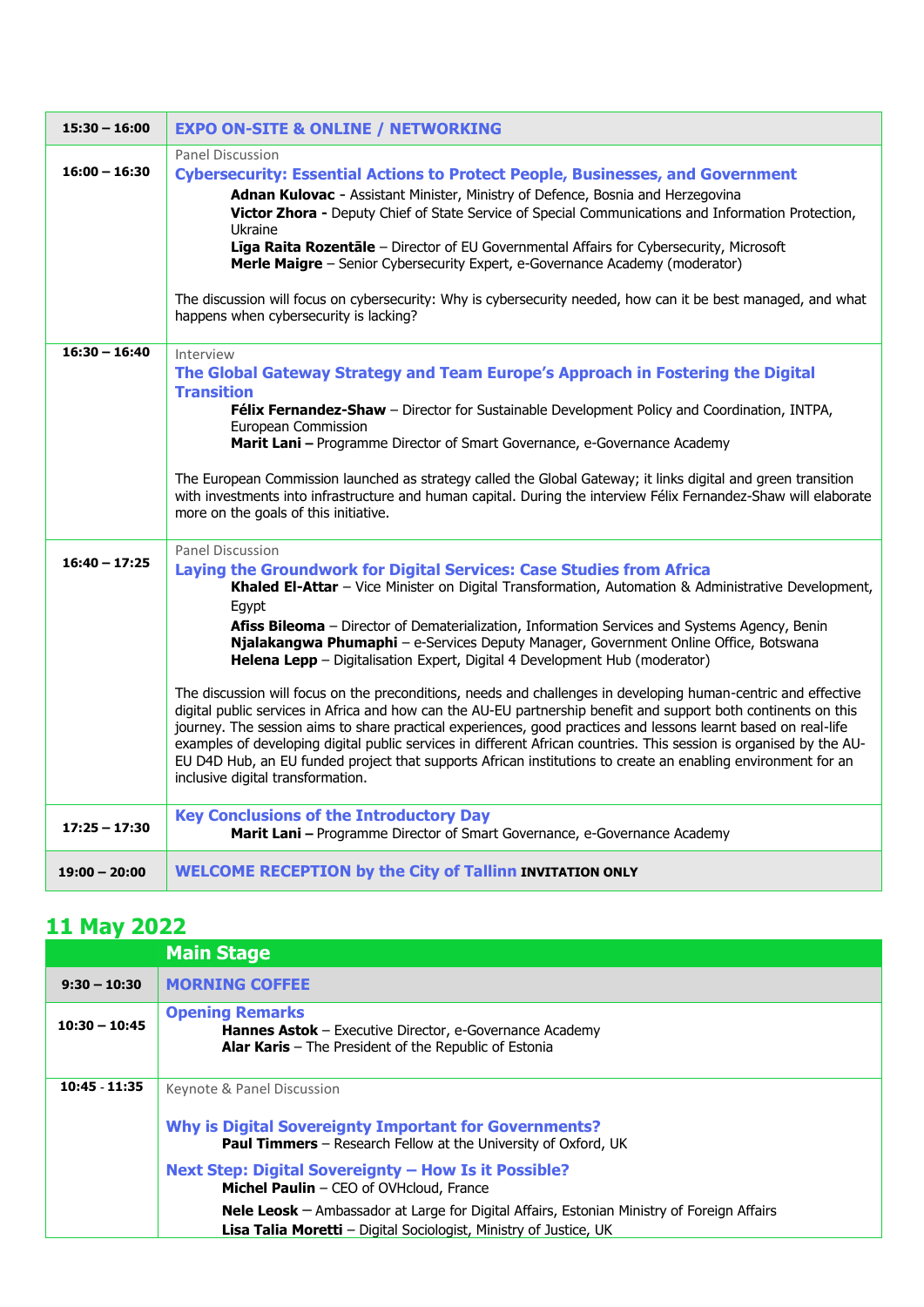|                 | <b>Paul Timmers</b> – Research Fellow at the University of Oxford, UK (moderator)<br>Digital sovereignty or tech sovereignty was already high up on the agenda of government leaders. That is even<br>more so the case in the lights of the acute threats to sovereignty of the war in Ukraine. Digital sovereignty is<br>rapidly becoming an important theme for public administrations in their e-governance. They need to contribute to<br>safeguards for sovereignty, whether national or EU, and do so in a sensible and responsible way. They need to<br>consider their choices of foreign and domestic cloud providers. They need clarity on control of critical digital<br>infrastructures and key services such as e-identification. They want to carefully consider AI-based service delivery<br>so that trust and respect continues to be the basis of relationships between citizens, communities, and<br>government.<br>The keynote speech will introduce the need for digital sovereignty as well as the challenges and pitfalls of digital<br>sovereignty for e-governance. The high-level panel will bring together perspectives, from the big picture of how<br>geopolitics affects governments in their digital policies to the practical choices that public administrations need to<br>make for sovereignty-respecting e-government services, and to the values and vulnerabilities of the relationship of<br>citizen and government, where personal sovereignty meets state sovereignty. |                                                                                                                                                                                                                                                                                                                                                                                                                                                                                                                                                                                                                                                                                                   |  |
|-----------------|---------------------------------------------------------------------------------------------------------------------------------------------------------------------------------------------------------------------------------------------------------------------------------------------------------------------------------------------------------------------------------------------------------------------------------------------------------------------------------------------------------------------------------------------------------------------------------------------------------------------------------------------------------------------------------------------------------------------------------------------------------------------------------------------------------------------------------------------------------------------------------------------------------------------------------------------------------------------------------------------------------------------------------------------------------------------------------------------------------------------------------------------------------------------------------------------------------------------------------------------------------------------------------------------------------------------------------------------------------------------------------------------------------------------------------------------------------------------------------------------------------------|---------------------------------------------------------------------------------------------------------------------------------------------------------------------------------------------------------------------------------------------------------------------------------------------------------------------------------------------------------------------------------------------------------------------------------------------------------------------------------------------------------------------------------------------------------------------------------------------------------------------------------------------------------------------------------------------------|--|
| $11:35 - 12:00$ | Presentation<br><b>What are the New Technologies that Affect Digital Government?</b><br><b>Sten Tamkivi</b> - Entrepreneur, Investor & Visionary<br>The internet we all use to interact with each other, with companies and governments, has already gone through<br>major generational shifts: from desktop computers and dialup modems, to ever connected mobile phones and<br>cloud computing. In this session we'll discuss what the next wave, so called Web3 will look like, based on<br>community ownership, cryptography and blockchains.                                                                                                                                                                                                                                                                                                                                                                                                                                                                                                                                                                                                                                                                                                                                                                                                                                                                                                                                                             |                                                                                                                                                                                                                                                                                                                                                                                                                                                                                                                                                                                                                                                                                                   |  |
| $12:00 - 13:00$ | <b>EXPO ON-SITE &amp; ONLINE / NETWORKING / LUNCH</b>                                                                                                                                                                                                                                                                                                                                                                                                                                                                                                                                                                                                                                                                                                                                                                                                                                                                                                                                                                                                                                                                                                                                                                                                                                                                                                                                                                                                                                                         |                                                                                                                                                                                                                                                                                                                                                                                                                                                                                                                                                                                                                                                                                                   |  |
| $13:00 - 13:20$ | Keynote<br><b>Designing for Complex Systems</b><br>Vitaly Friedman - Author, Entrepreneur & Consultant for<br>Front-end Solutions<br>There is plenty of complexity in the world around us. We have so much<br>data that we don't know what to do with it. But sometimes we don't<br>actually need more data: we need a better understanding of the data<br>we have and better tools to manipulate and work with data in order to<br>make sense of it. As it turns out, complex systems don't have to be<br>complicated. And that's where design can help.<br>In this session, Vitaly Friedman, a UX consultant who works with small<br>and large organizations, such as the European Parliament, will explore<br>how evidence-based design can make it easier for all citizens to find<br>what they are looking for and complete tasks they have at hand. We'll<br>look into ways to manage content, improve navigation and search, and<br>deal with complex forms while keeping usability and accessibility as a<br>top priority. Ultimately, our goal is to improve public e-services for<br>everyone. This session will highlight some reliable strategies and tools<br>to do just that for government organizations.                                                                                                                                                                                                                                                                                      | <b>Workshops</b><br>$13:00 - 14:30$<br>Workshop<br><b>Active e-Citizen Journey</b><br>Kristina Reinsalu - Programme<br>Director of e-Democracy, e-Governance<br>Academy<br>Róbert Bjarnason - President & CEO,<br>Citizens Foundation, Iceland<br><b>Bardhyl Jashari - Executive Director,</b><br>Metamorphosis Foundation for Internet<br>and Society, North Macedonia<br>Digital solutions in governance have<br>little meaning and use unless the<br>people believe in the will and<br>commitment of the decision-makers to<br>put the people (citizens) at the centre.<br>The aim of this workshop is to advance<br>the knowledge and skills of the<br>participants on engagement, policy and |  |
| $13:20 - 13:35$ | Keynote<br><b>Building the Next Generation e-Government Through</b><br>AI<br>Ott Velsberg - Government Chief Data Officer of Estonia<br>Estonia is an undisputed leader in digital governance and has launched<br>an ambitious AI strategy to transform e-governance. As part of its<br>ambitions, Estonia has the goal of making public services radically easier<br>to use and more accessible, while creating a completely seamless and<br>proactive citizen-centric government. Estonia has already implemented<br>more than 80 AI use cases in government, with the ambitious goal of                                                                                                                                                                                                                                                                                                                                                                                                                                                                                                                                                                                                                                                                                                                                                                                                                                                                                                                    | services development, and digital<br>solutions, via practical examples<br>showing the various ways digital<br>engagement works in Estonia and other<br>countries. We will discuss the topics of<br>digital citizen engagement, trust and<br>digital responsibility, what it is and<br>what it means for the institutions as<br>well as for the citizens, and how to<br>raise awareness among the citizens<br>about digital engagement.                                                                                                                                                                                                                                                            |  |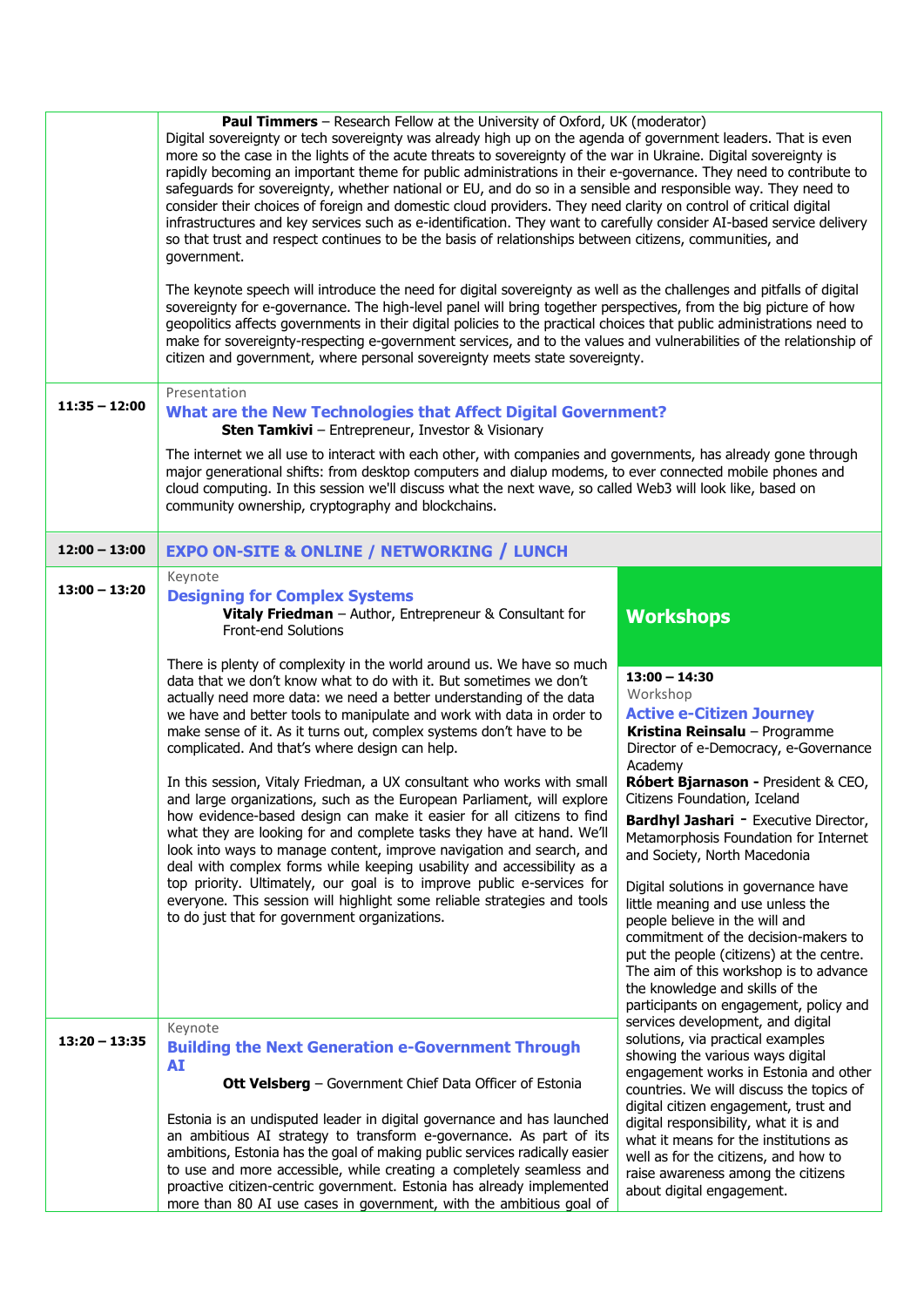| $13:35 - 14:15$ | implementing more than 130 AI use cases by 2022. Some of the use<br>cases involve a citizen virtual assistant,<br>Bürokratt, to provide public services through voice-based interaction.<br>During his keynote, the Government's Chief Data Officer Ott Velsberg<br>presents how Estonia's government is transforming government, its<br>greatest successes thus far, and what hasn't worked.<br><b>Panel Discussion</b><br>How to Provide e-Services to Overcome the Digital<br><b>Divide?</b><br>Vitaly Friedman - Author, Entrepreneur & Consultant for<br><b>Front-end Solutions</b><br><b>Ott Velsberg</b> - Government Chief Data Officer of Estonia<br><b>Priit Vinkel</b> - Senior Expert of Smart Governance, e-<br>Governance Academy (moderator)<br>Different characteristics, ranging from social or economic to cultural,<br>can define the usage of e-services. How to compensate the effects of<br>the Digital Divide when providing e-enabled public services? Would AI<br>or biometric solutions be the game changers?                                                                                                                                | Kristina Reinsalu shares the Estonian<br>experience of nudging citizens to be e-<br>citizens and what are the main<br>takeaways from this journey.<br>Róbert Bjarnason demonstrates new<br>platforms for digital engagement which<br>are available for testing and use.<br><b>Bardhyl Jashari</b> presents the Western<br>Balkan showcase from Increasing Civic<br>Engagement in the Digital Agenda -<br><b>ICEDA</b> initiative.<br>The participants are also active players<br>in this workshop and they are<br>encouraged to share their stories or<br>dreams of digital engagement!                                                                                                                                                                                                |
|-----------------|------------------------------------------------------------------------------------------------------------------------------------------------------------------------------------------------------------------------------------------------------------------------------------------------------------------------------------------------------------------------------------------------------------------------------------------------------------------------------------------------------------------------------------------------------------------------------------------------------------------------------------------------------------------------------------------------------------------------------------------------------------------------------------------------------------------------------------------------------------------------------------------------------------------------------------------------------------------------------------------------------------------------------------------------------------------------------------------------------------------------------------------------------------------------|----------------------------------------------------------------------------------------------------------------------------------------------------------------------------------------------------------------------------------------------------------------------------------------------------------------------------------------------------------------------------------------------------------------------------------------------------------------------------------------------------------------------------------------------------------------------------------------------------------------------------------------------------------------------------------------------------------------------------------------------------------------------------------------|
| $14:15 - 14:30$ | Presentation<br><b>Improve Education Systems' Resilience by Reinventing</b><br>the Role of Technology<br>Luigi Pessina - Director, Central and Eastern Europe, Public<br>Sector and Education Sales, Intel<br>Tomasz Hodakowski - EMEA Territory Education Sector<br>Manager, Intel<br>At Intel, we have been working at the intersection of technology and<br>education for many years, focusing on how technology can enhance<br>the teaching and learning experience, improve outcomes, and build<br>more resilient education systems. In the last two years, we have<br>launched three new initiatives designed to support educators' efforts to<br>close the digital divide. In this presentation we share what we've<br>learned and hear from educators and learners about the innovative<br>ways that they are using technology to better outcomes.                                                                                                                                                                                                                                                                                                             |                                                                                                                                                                                                                                                                                                                                                                                                                                                                                                                                                                                                                                                                                                                                                                                        |
| $14:30 - 15:00$ | <b>EXPO ON-SITE &amp; ONLINE / NETWORKING</b>                                                                                                                                                                                                                                                                                                                                                                                                                                                                                                                                                                                                                                                                                                                                                                                                                                                                                                                                                                                                                                                                                                                          |                                                                                                                                                                                                                                                                                                                                                                                                                                                                                                                                                                                                                                                                                                                                                                                        |
| $15:00 - 15:45$ | Keynote and Panel Discussion<br><b>Digital Government Excellence: Lessons from Effective</b><br><b>Digital Leaders</b>                                                                                                                                                                                                                                                                                                                                                                                                                                                                                                                                                                                                                                                                                                                                                                                                                                                                                                                                                                                                                                                 | <b>Workshops</b><br>15:00 - 15:45                                                                                                                                                                                                                                                                                                                                                                                                                                                                                                                                                                                                                                                                                                                                                      |
|                 | <b>Barry Lowry</b> - Chief Information Officer of the Irish<br>Government<br>Yolanda Martínez - Former National Digital Strategy<br>Coordinator, Mexico<br>Siim Sikkut - Former Government CIO of Estonia and<br>Partner at Digital Nation (moderator)<br>There is growing body of know-how on what to do to make<br>government and countries advance digitally. However, as important - if<br>not more - is how to do it, and especially how to lead such efforts. The<br>role and methods of leadership for digital transformation of<br>governments have not gained as much attention. That is why Siim<br>Sikkut, former Government CIO of Estonia, set out to capture such<br>practices and inspiring stories by talking to 20 remarkable digital<br>government leaders from around the world. These stories and insights<br>will be published as a book Digital Government Excellence, due out by<br>June 2022.<br>In this session, first through a keynote by Siim Sikkut and then at the<br>panel discussion, the panellists will shed light into how to lead<br>governments successfully into and through digital change. The topics<br>covered will include: | <b>Teaching for the Future with</b><br><b>Intel Skills for Innovation</b><br>Luigi Pessina - Director, Central and<br>Eastern Europe, Public Sector and<br>Education Sales, Intel<br>Tomasz Hodakowski - EMEA<br>Territory Education Sector Manager,<br>Intel<br>Annela Kiirats - Programme Director<br>of e-Governance Training, e-<br>Governance Academy (moderator)<br>With the rapid increase of technology<br>adoption in every aspect of life, our<br>education systems are challenged to<br>produce students with the right skills<br>for the future. This session will cover<br>the Intel' Skills For Innovation (Intel'<br>SFI) Initiative and the resources<br>available to educators to help them<br>prepare their students with the<br>mindsets and skillsets of tomorrow. |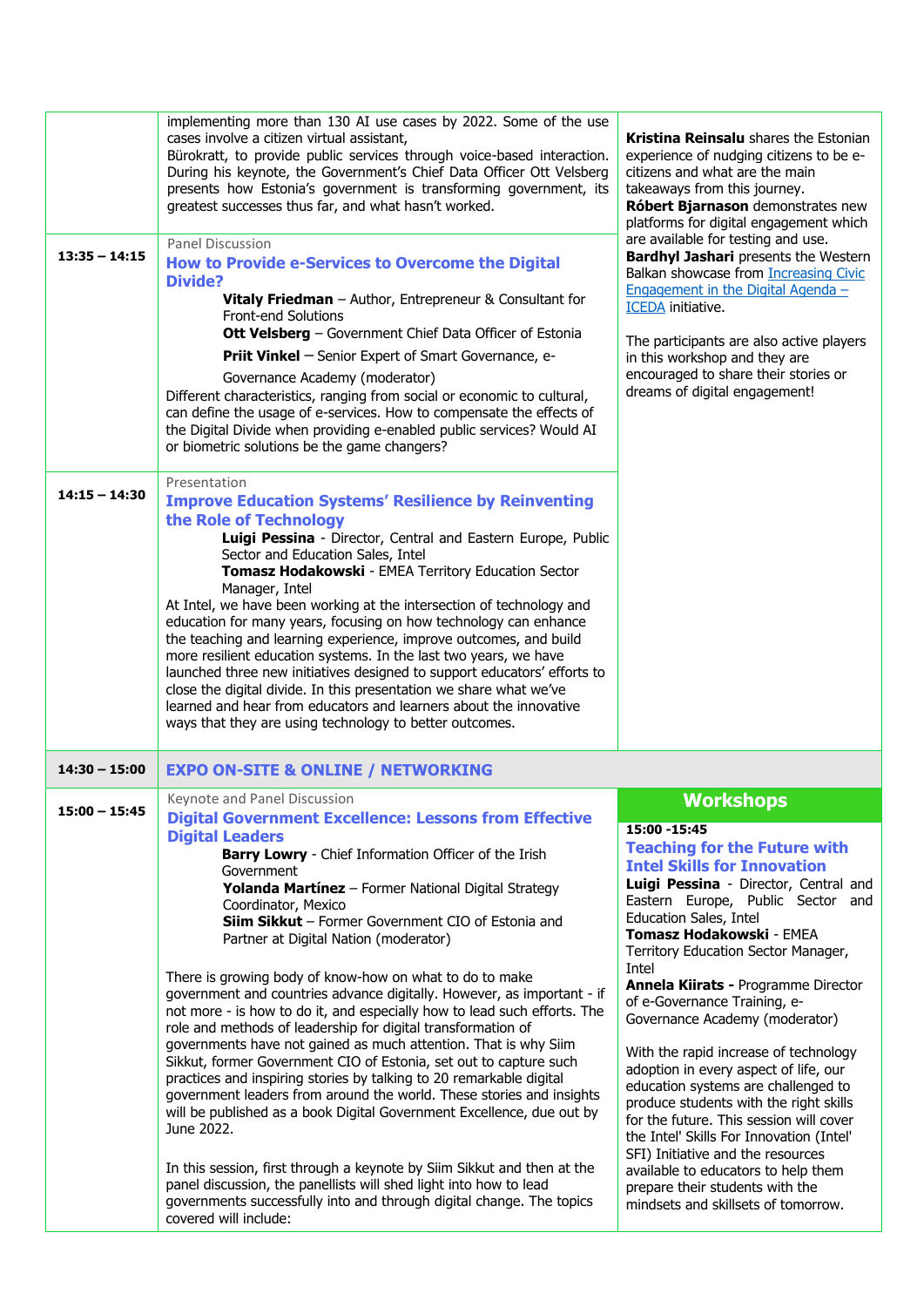|                 | Different roles that leaders have to play and critical success<br>$\bullet$<br>factors<br>Leadership styles and practices for effective delivery of digital<br>$\bullet$<br>strategies and reforms<br>What to watch out for as a leader - potential pitfalls.<br>$\bullet$<br><b>Presentations and Discussion</b>                                                                                                                                                                                                                                                                                                                                                                                                                                                                                                                                                                                                                                                                                                                                                                                                                                                                                                              | 15:45 - 16:30                                                                                                                                                                                                                                                                                                                                                                                                                                                                                                                                                                                                                                                                                                                                                                                                                                                                                                       |
|-----------------|--------------------------------------------------------------------------------------------------------------------------------------------------------------------------------------------------------------------------------------------------------------------------------------------------------------------------------------------------------------------------------------------------------------------------------------------------------------------------------------------------------------------------------------------------------------------------------------------------------------------------------------------------------------------------------------------------------------------------------------------------------------------------------------------------------------------------------------------------------------------------------------------------------------------------------------------------------------------------------------------------------------------------------------------------------------------------------------------------------------------------------------------------------------------------------------------------------------------------------|---------------------------------------------------------------------------------------------------------------------------------------------------------------------------------------------------------------------------------------------------------------------------------------------------------------------------------------------------------------------------------------------------------------------------------------------------------------------------------------------------------------------------------------------------------------------------------------------------------------------------------------------------------------------------------------------------------------------------------------------------------------------------------------------------------------------------------------------------------------------------------------------------------------------|
| $15:45 - 16:25$ | <b>Next Step: "Will People Make Policy Digitally?"</b><br>Giovanni Allegretti - Senior Researcher, University of<br>Coimbra<br>Kristina Reinsalu - Programme Director of e-Democracy, e-<br>Governance Academy<br>The aim of the session is to introduce an innovative method for digital<br>policy-making: crowdsourcing. Learn how it works in theory and which<br>are the digital tools to put it into practice. The method puts citizens at<br>the centre and is based on the principle that the crowd is power and<br>that digital tools remarkably increase that power. First, the visionary<br>view on democracy innovations is given and the concept of<br>crowdsourcing is introduced. The presentation and examples show how<br>the collective wisdom of a crowd could be used by governments facing<br>all sorts of challenges - from the Green Deal to Covid or War. Second,<br>the keynote is followed by a short introduction of an ongoing<br>crowdsourcing initiative on air quality in Tallinn (and some other<br>European cities), and what are the main challenges in putting theory<br>into practice. There is also a room for questions from the audience,<br>reflections and discussions in the session. | <b>Roadmap for Effective e-</b><br><b>Government Ecosystem</b><br>Riho Kruuv - Head of Strategic<br>Relations, Levercode<br>Aimo Kõva - Business Development<br>Manager, Datel<br>Jana Krimpe - Founder and CEO,<br><b>B.Est Solutions</b><br><b>Adhele Tuulas - Digital</b><br>Transformation Advisor, Cybernetica<br>Tuuli Pärenson - CEO, Gofore<br>Rozha Kamal Ahmed - Software<br>Engineer, Aktors<br>Kristjan Jansons - CEO & Co-founder,<br>MindTitan<br>Jana Silaškova - Head of<br>Internationalization, Estonian ICT<br>Cluster (moderator)<br>Estonian ICT Cluster experts will give<br>practical guidance through the main<br>steps of developing a resilient digital<br>transformation roadmap, covering<br>topics such as data and registries, data<br>exchange, identification, development<br>of services, using emerging<br>technologies, etc. Everyone is welcome<br>to join in the conversation! |
| $16:25 - 16:30$ | <b>Key Conclusions of the Conference Day</b><br>Kristina Mänd - Senior Expert on e-Democracy, e-Governance Academy                                                                                                                                                                                                                                                                                                                                                                                                                                                                                                                                                                                                                                                                                                                                                                                                                                                                                                                                                                                                                                                                                                             |                                                                                                                                                                                                                                                                                                                                                                                                                                                                                                                                                                                                                                                                                                                                                                                                                                                                                                                     |
| $16:30 - 20:00$ | <b>NETWORKING EVENT @ Kultuurikatel</b>                                                                                                                                                                                                                                                                                                                                                                                                                                                                                                                                                                                                                                                                                                                                                                                                                                                                                                                                                                                                                                                                                                                                                                                        |                                                                                                                                                                                                                                                                                                                                                                                                                                                                                                                                                                                                                                                                                                                                                                                                                                                                                                                     |

## **12 May 2022**

|                                    | <b>Main Stage</b>                                                                                                                                                                                                                                                                                                                                                                                                                                                                                                                                                                                                                                                                       |                  |
|------------------------------------|-----------------------------------------------------------------------------------------------------------------------------------------------------------------------------------------------------------------------------------------------------------------------------------------------------------------------------------------------------------------------------------------------------------------------------------------------------------------------------------------------------------------------------------------------------------------------------------------------------------------------------------------------------------------------------------------|------------------|
| $9:30 - 10:30$                     | <b>MORNING COFFEE</b>                                                                                                                                                                                                                                                                                                                                                                                                                                                                                                                                                                                                                                                                   |                  |
| $10:30 - 10:35$<br>$10:35 - 11:00$ | <b>Opening Remarks</b><br><b>Carla Montesi</b> - Director, Directorate General for<br>International Partnerships, European Commission<br>Fireside Chat                                                                                                                                                                                                                                                                                                                                                                                                                                                                                                                                  | <b>Workshops</b> |
|                                    | <b>What's Next for the World's Most Advanced Digital</b><br><b>Governments</b><br><b>Luukas Kristjan Ilves</b> – Government Chief Information<br>Officer of Estonia<br><b>Mike Bracken - Former Executive Director, UK Government</b><br>Digital Service<br>Mike Bracken and Luukas Ilves will discuss the challenges faced by<br>advanced digital governments, including the need to connect<br>technology to service delivery, to reflect the dynamic culture of the<br>internet economy in government, to tackle the cost of legacy and take<br>advantage of new business models (foremost among them cloud), all<br>while staying within budgets and striving toward cybersecurity. |                  |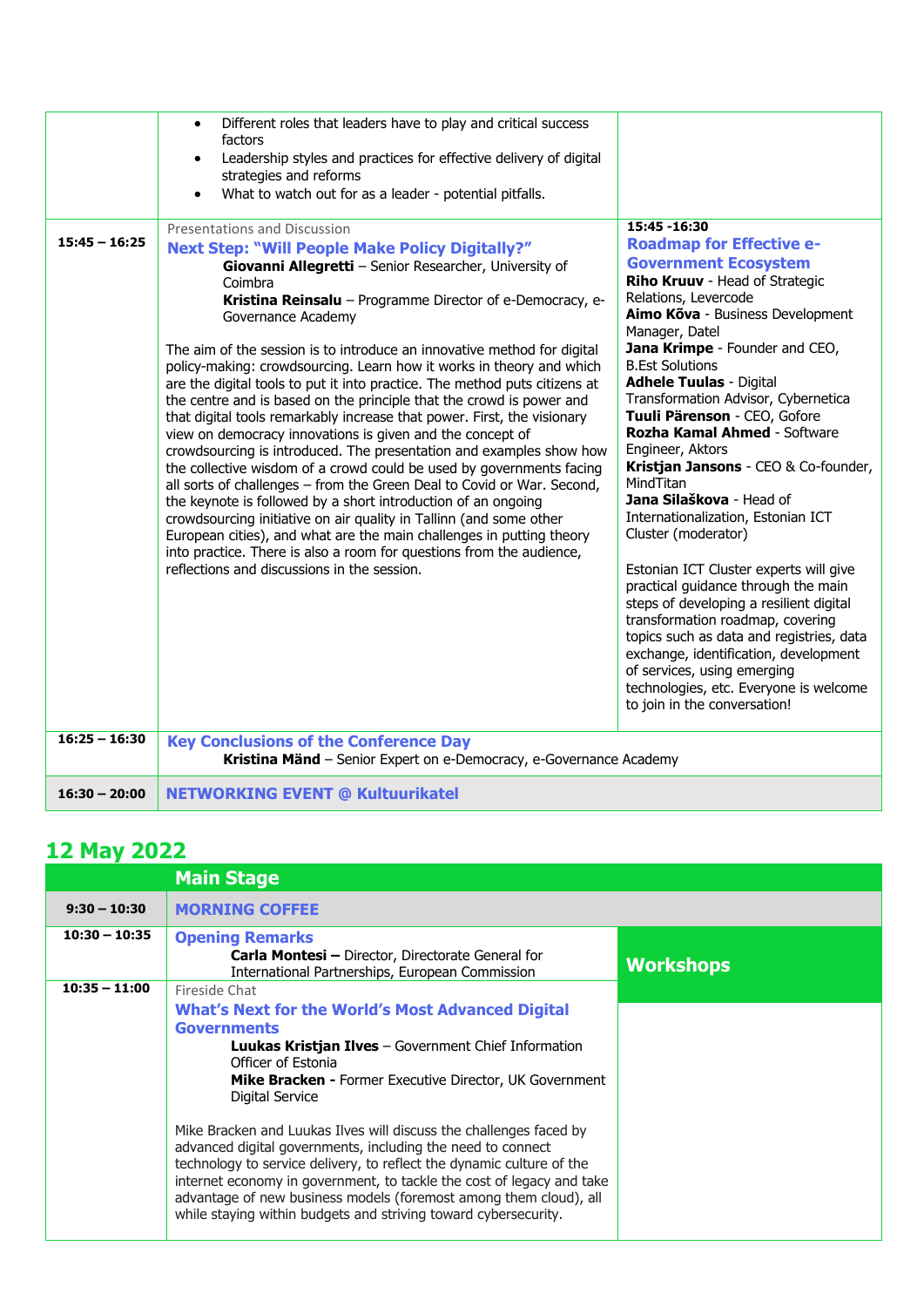| $11:00 - 11:15$ | Minister's Remarks<br><b>Governments Plans to Make the Digital Ecosystem</b><br><b>More Resilient</b>                                                                                                                                                                                                                                                                                                                                                                                                                                                                                                                                                                                                                                                                                                                                                                                                                                                                                                                                                                                                                                                                                                                                                            | $11:15 - 12:00$<br><b>Workshop by GovStack</b>                                                                                                                                                                                                                                                                                                                                                                                                                                                                                                                                                                                                                                                                                                                                                                                |
|-----------------|------------------------------------------------------------------------------------------------------------------------------------------------------------------------------------------------------------------------------------------------------------------------------------------------------------------------------------------------------------------------------------------------------------------------------------------------------------------------------------------------------------------------------------------------------------------------------------------------------------------------------------------------------------------------------------------------------------------------------------------------------------------------------------------------------------------------------------------------------------------------------------------------------------------------------------------------------------------------------------------------------------------------------------------------------------------------------------------------------------------------------------------------------------------------------------------------------------------------------------------------------------------|-------------------------------------------------------------------------------------------------------------------------------------------------------------------------------------------------------------------------------------------------------------------------------------------------------------------------------------------------------------------------------------------------------------------------------------------------------------------------------------------------------------------------------------------------------------------------------------------------------------------------------------------------------------------------------------------------------------------------------------------------------------------------------------------------------------------------------|
|                 | Ivan Bartoš - Deputy Prime Minister for Digitalization,<br>Czech Republic<br>Nizar Ben Neji - Minister of Communication Technologies,<br>Tunisia<br>Kyriakos Pierrakakis - Minister of Digital Governance,                                                                                                                                                                                                                                                                                                                                                                                                                                                                                                                                                                                                                                                                                                                                                                                                                                                                                                                                                                                                                                                       | Yolanda Martínez - GovStack Global<br>Overall Lead, International<br><b>Telecommunications Union</b><br>Nele Leosk - Ambassador at Large for<br>Digital Affairs, Estonian Ministry of                                                                                                                                                                                                                                                                                                                                                                                                                                                                                                                                                                                                                                         |
|                 | Greece                                                                                                                                                                                                                                                                                                                                                                                                                                                                                                                                                                                                                                                                                                                                                                                                                                                                                                                                                                                                                                                                                                                                                                                                                                                           | Foreign Affairs<br><b>Sherman Kong - Senior Advisor,</b>                                                                                                                                                                                                                                                                                                                                                                                                                                                                                                                                                                                                                                                                                                                                                                      |
| $11:15 - 12:00$ | <b>Panel Discussion</b><br><b>Developing Digital Single Markets - Digital</b><br><b>Transformation of Cross Border Cooperation and</b><br><b>Integration</b><br>Lacina Koné - Director of Smart Africa<br>Tomislav Vracic - National Technology Officer, Microsoft<br>Robert Krimmer - Professor, University of Tartu, Estonia<br>(moderator)<br>With national digital transformation advancing, more and more<br>governments realize the need of providing interfaces and possibilities<br>for cross-border data exchange and service integration. While<br>technical interoperability seems feasible, the legal and organizational<br>collaboration seems to be barriers to taking down national and<br>regional digital "silos". How can we foster this integration, how can<br>we build digital single markets creating more public value? To begin<br>we would like to learn how important (if at all) is at the moment the<br>cross-border and regional collaboration for digital transformation. Do<br>governments recognize the need for cooperation? If yes, then is it<br>entirely about harmonization and interoperability or are there also<br>initiatives towards jointly addressing problems and finding solutions<br>for these problems together? | GovStack Initiative, DIAL<br>Moritz Carl Fromageot - Junior<br>Advisor, GovStack Initiative, GIZ<br>Join the GovStack team for a hands-off<br>experience in the co-design of<br>government services based on user<br>needs and using a building block<br>approach. You will learn how to<br>architect a digital service solution using<br>reusable software components/building<br>blocks (BB) & technical specifications<br>from GovStack Global - like digital<br>identity and verification,<br>interoperability, digital signature,<br>payments, among others - to accelerate<br>the digitization of government services.<br>This approach saves time and<br>resources, allowing governments to<br>upscale by using the same component<br>across different digital services. We<br>look forward to collaborating with you! |
| $12:00 - 13:00$ | <b>EXPO ON-SITE &amp; ONLINE / NETWORKING / LUNCH</b><br><b>Panel Discussion</b>                                                                                                                                                                                                                                                                                                                                                                                                                                                                                                                                                                                                                                                                                                                                                                                                                                                                                                                                                                                                                                                                                                                                                                                 |                                                                                                                                                                                                                                                                                                                                                                                                                                                                                                                                                                                                                                                                                                                                                                                                                               |
| $13:00 - 13:45$ | <b>How Can Donor Organizations Provide Rapid</b><br><b>Response?</b><br>Volker Schimmel - Head of Global Data Service, UNHCR<br>Kadi Metsandi - Director of Development Cooperation and<br>Humanitarian Aid, Estonian Ministry of Foreign Affairs<br>Max Lamesch - Deputy Director for Humanitarian Affairs,<br>Ministry of Foreign and European Affairs, Luxembourg<br>Hannes Astok - Executive Director, e-Governance Academy<br>(moderator)<br>The panel will cover topics on how the donor organizations can<br>provide rapid response to the countries and regions in a crisis, so that<br>countries can build or maintain the necessary infrastructure and<br>digital solutions for e-Government to work. The panellist will also<br>provide suggestions for donor organizations and governments on how<br>to better prepare for and work in crisis situations, what are good<br>examples and what have been the challenges.                                                                                                                                                                                                                                                                                                                               | <b>Workshops</b><br>$13:00 - 14:30$<br><b>Workshop: How to Develop a</b><br><b>Good e-Service</b><br>Janek Rozov - Strategy Director,<br>Information Technology and<br>Development Centre of the Ministry of<br>Interior, Estonia<br>Piret Saartee - Senior Expert on<br>Smart Governance, e-Governance<br>Academy<br>This is a workshop full of active<br>brainstorming and discussions.<br>It focuses on where to start service<br>development, how to identify a problem<br>and find the best solution, how to<br>engage stakeholders and which other<br>dimensions and activities to consider                                                                                                                                                                                                                             |
| $13:45 - 14:30$ | <b>Panel Discussion</b><br><b>Should We Automate Just Because We Can?</b><br>Marilia Maciel - Digital Policy Senior Researcher,<br>DiploFoundation<br>João Sigora - Senior Expert, Demos Helsinki, Finland<br>Tanel Kerikmäe - Professor, Tallinn University of<br>Technology                                                                                                                                                                                                                                                                                                                                                                                                                                                                                                                                                                                                                                                                                                                                                                                                                                                                                                                                                                                    | before the actual development can<br>start.                                                                                                                                                                                                                                                                                                                                                                                                                                                                                                                                                                                                                                                                                                                                                                                   |